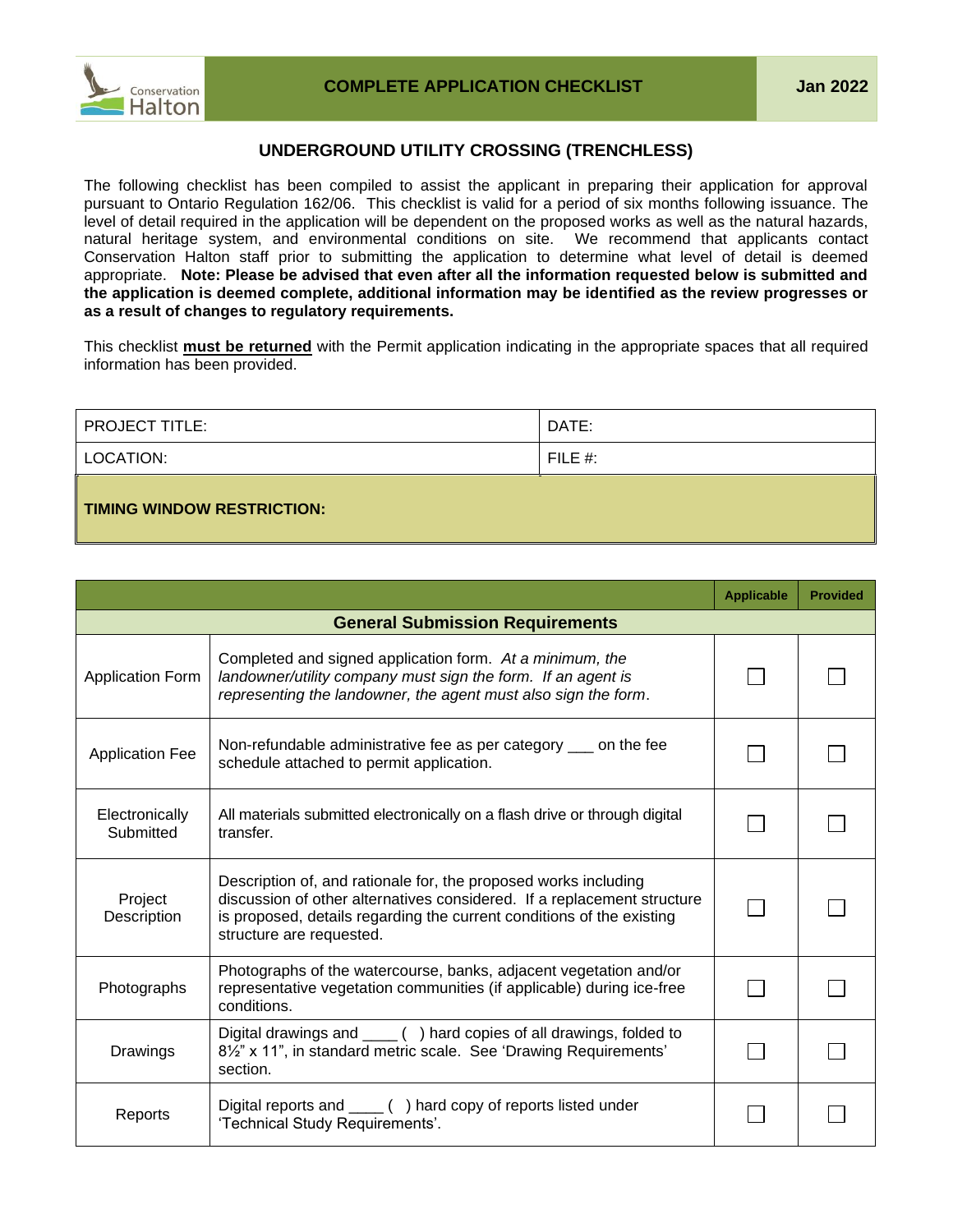|                       |                                                                                                                                                                                                                                                                                                                                                                                                                                                                                                                                                                                                                                                                                                            | <b>Applicable</b> | <b>Provided</b> |
|-----------------------|------------------------------------------------------------------------------------------------------------------------------------------------------------------------------------------------------------------------------------------------------------------------------------------------------------------------------------------------------------------------------------------------------------------------------------------------------------------------------------------------------------------------------------------------------------------------------------------------------------------------------------------------------------------------------------------------------------|-------------------|-----------------|
| Qualified<br>Persons  | Where a drawing or report is required to be prepared by a P.Geo.,<br>P.Eng., OALA, or OLS, it must be stamped, dated and signed.                                                                                                                                                                                                                                                                                                                                                                                                                                                                                                                                                                           |                   |                 |
|                       | <b>Drawing Requirements</b>                                                                                                                                                                                                                                                                                                                                                                                                                                                                                                                                                                                                                                                                                |                   |                 |
| <b>Digital Copies</b> | Technical drawings and plans provided in the most recent version of<br>AutoCAD and properly georeferenced to real world coordinates (i.e.<br>NAD83, UTM, Zone 17). File formats in order of preference are dgn,<br>dwg, and dxf.<br>GIS data and mapping should be submitted in an acceptable ESRI<br>format and be properly georeferenced to real world coordinates (i.e.,<br>NAD83, UTM, Zone 17). It is highly desirable that mapping related<br>data be submitted in ArcGIS Geodatabase format, containing all<br>spatial, attribute, metadata and spatial joins/data rules. ESRI shape<br>file format is an acceptable alternative.                                                                   |                   |                 |
| Topographic<br>Survey | Detailed topographic survey of the site by an OLS or qualified P.Eng.<br>extending a minimum 15m upstream and downstream of the project<br>footprint, with information collected at 1m intervals along the creek.<br>The survey is to identify/confirm/include items such as:<br>Creek inverts, creek thalweg<br>• Slopes /valley walls/retaining<br>walls (top and bottom of bank)<br>Location of channel banks<br>• Limit of wetlands, staked by<br><b>Existing infrastructure/utilities</b><br><b>Conservation Halton</b><br>Observed water level<br>• Ditch lines<br>Dams/weirs/knick points<br>• Benchmarks<br>• Date surveyed, etc.                                                                  |                   |                 |
| Plan View(s)          | Plan view(s) showing existing conditions and proposed development<br>conditions including:<br>Detailed grading (clearly<br><b>Habitat features</b><br>illustrate how the proposed<br>Vegetation<br>works will blend in with the<br>• Conservation Halton staked<br>undisturbed areas)<br><b>Wetland limits</b><br>Limit of work/disturbance<br>$\bullet$<br>Structures/buildings<br>Location of entry/exit pits (with<br>Utilities/infrastructure<br>dimensions)<br><b>Borehole locations</b><br>Watercourse (bankfull width)<br>Location of cross-sections and<br>Culvert/Bridges<br>profile views, etc.<br>Location of approximated regulated limit ARL and applicable natural<br>hazards, specifically: |                   |                 |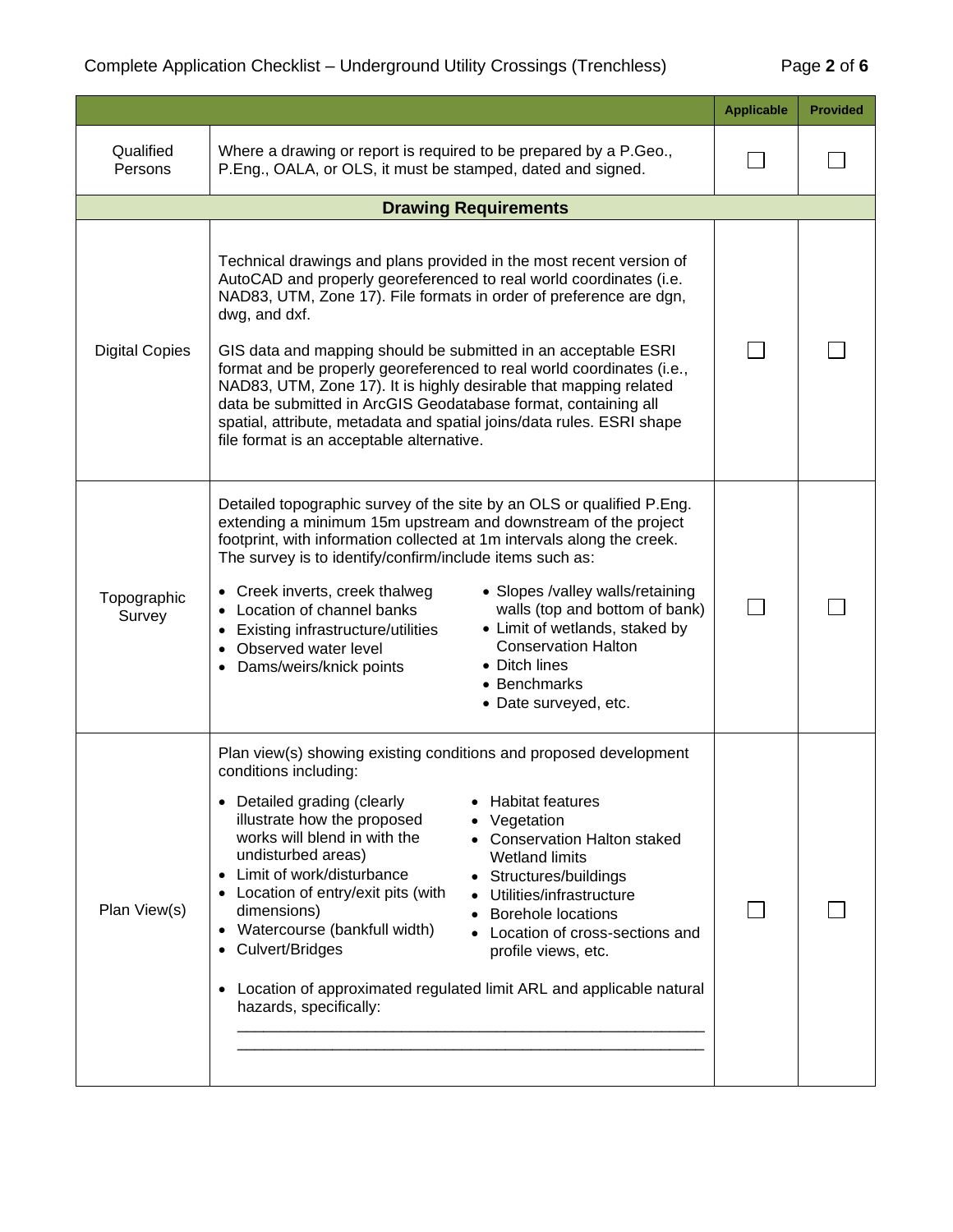## Complete Application Checklist – Underground Utility Crossings (Trenchless) Page **3** of **6**

|                         |                                                                                                                                                                                                                                                                                                                                                                                                                                      | <b>Applicable</b> | <b>Provided</b> |
|-------------------------|--------------------------------------------------------------------------------------------------------------------------------------------------------------------------------------------------------------------------------------------------------------------------------------------------------------------------------------------------------------------------------------------------------------------------------------|-------------------|-----------------|
| Aerial<br>Photograph(s) | Plan view of the proposed works and limits of disturbance (or other,<br>specifically<br>_), superimposed over top of<br>a recent aerial photograph of the site. Please specify date of imagery.                                                                                                                                                                                                                                      |                   |                 |
| <b>Profile Views</b>    | Proposed profile view of the utility, entry and exit pits, and any<br>mitigation measures (e.g. trench plugs), extending through the<br>regulated area. Borehole logs, identifying soil conditions, if available<br>should be provided on the drawing.<br>For creek crossing, the thalweg of the channel or crossing structure<br>inverts must be shown relative to the depth of utility crossing. The 100                           |                   |                 |
|                         | year channel scouring should be delineated, if determined.<br>For crossing of wetlands, wetland bathymetry relative to the depth of<br>utility crossing must be provided.<br>Please consult with staff regarding the appropriate depth of the utility<br>crossing.                                                                                                                                                                   |                   |                 |
| <b>Existing Utility</b> | If an existing utility is to be abandoned, detailed information of the<br>abandoning must be identified and labelled.                                                                                                                                                                                                                                                                                                                |                   |                 |
| Existing<br>Vegetation  | A vegetation inventory is required (including scientific names, and ELC<br>community mapping to vegetation type). A Tree Preservation Plan is<br>also required. Tree protection fencing location and details must be<br>illustrated on the drawings. Follow applicable municipal guidelines, by-<br>laws and Conservation Halton's Guidelines on Landscaping and<br>Restoration Plans (2021), available at www.conservationhalton.ca |                   |                 |
| Proposed<br>Vegetation  | Details on restoration, including a locally native, non-invasive seed mix<br>for disturbed areas as well as compensatory trees and/or shrubs must<br>be indicated on the drawings (including scientific names). Follow<br>Conservation Halton's Guidelines on Landscaping and Restoration<br>Plans (2021), available at www.conservationhalton.ca. unless as<br>directed bellow:                                                     |                   |                 |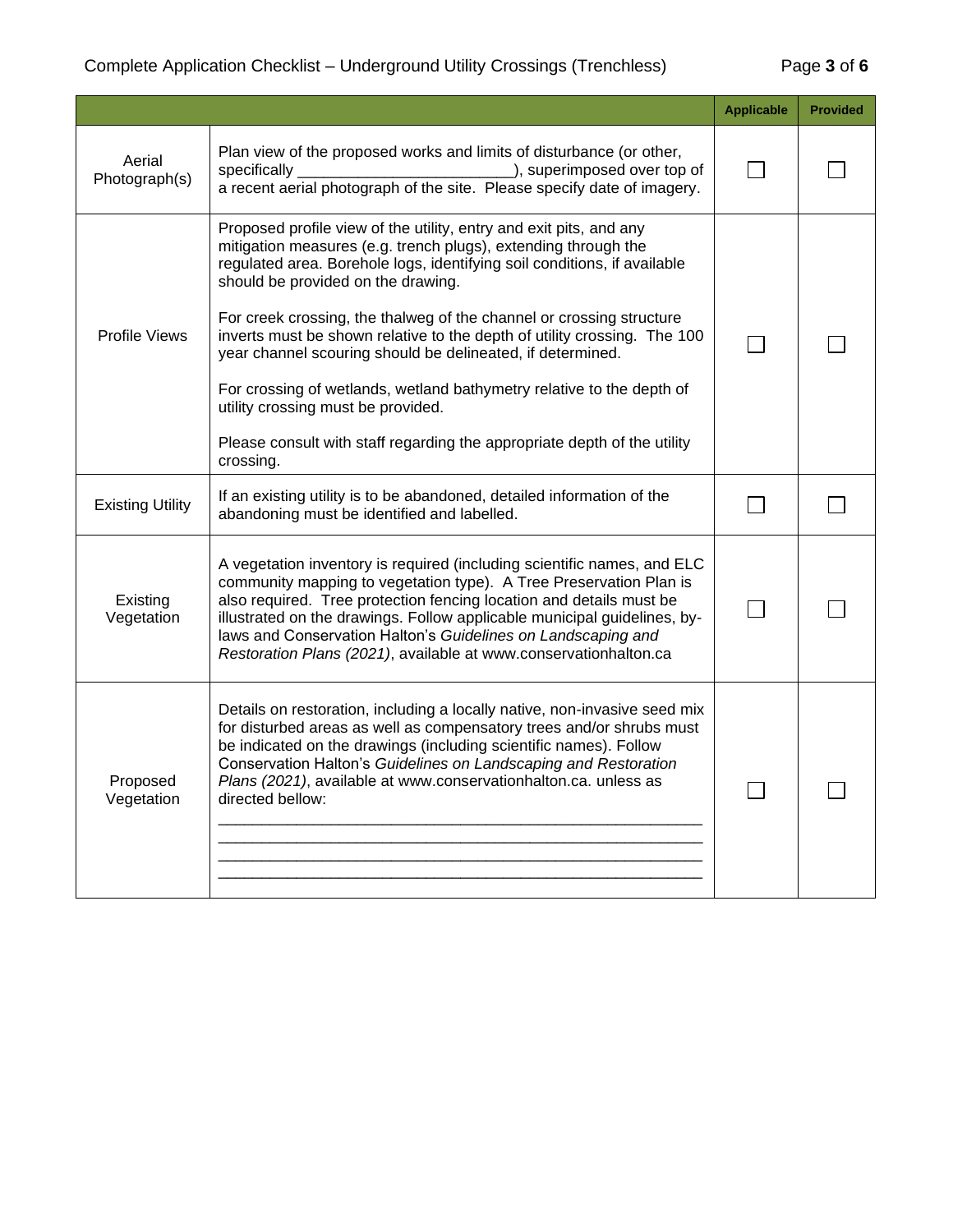|                                                                                                                                                                 |                                                                                                                                                                                                                                                                                                                                                                                                                                                                                                                                                                                                                 | <b>Applicable</b> | <b>Provided</b> |
|-----------------------------------------------------------------------------------------------------------------------------------------------------------------|-----------------------------------------------------------------------------------------------------------------------------------------------------------------------------------------------------------------------------------------------------------------------------------------------------------------------------------------------------------------------------------------------------------------------------------------------------------------------------------------------------------------------------------------------------------------------------------------------------------------|-------------------|-----------------|
| Staging,<br>Phasing and<br><b>Access Route</b><br>Plans                                                                                                         | Details regarding the sequence of construction with consideration of<br>site management, best management practices, and aquatic/terrestrial<br>timing window restrictions. The construction sequence should<br>consider:<br>Vegetation removal,<br>In-stream works,<br>• Wildlife rescue plans,<br>• Seasonal timing of landscaping and bioengineering,<br>• Stockpiling operations, etc.<br>The full limits of disturbance for access to the site must be delineated<br>with details regarding temporary crossings (if applicable). Efforts to<br>minimize the extent of the disturbance must be demonstrated. |                   |                 |
| Erosion and<br>Sediment<br><b>Control Plans</b>                                                                                                                 | Details regarding sediment and erosion control measures, site<br>dewatering, equipment, materials, access to and from work area,<br>monitoring, site supervision, etc. See Erosion & Sediment Guidelines<br>for Urban Construction prepared by the Greater Golden Horseshoe<br>Area Conservation Authorities (www.sustainabletechnologies.ca) for<br>additional guidance.                                                                                                                                                                                                                                       |                   |                 |
|                                                                                                                                                                 | Above plan is to be prepared by a qualified professional (i.e. CISEC,<br>CPESC or an approved equivalent).                                                                                                                                                                                                                                                                                                                                                                                                                                                                                                      | $\boxtimes$       |                 |
| <b>Technical Study Requirements</b>                                                                                                                             |                                                                                                                                                                                                                                                                                                                                                                                                                                                                                                                                                                                                                 |                   |                 |
| (Studies pertaining to erosion hazards must be completed in accordance with the<br>Ministry of Natural Resources & Forestry (MNRF) Technical Guidelines (2002). |                                                                                                                                                                                                                                                                                                                                                                                                                                                                                                                                                                                                                 |                   |                 |
| Geotechnical<br>Assessment<br>(Soil/Bedrock<br>Investigation)                                                                                                   | A geotechnical assessment by a qualified P.Eng for the purposes of<br>verifying soil, bedrock and groundwater conditions, as well as the<br>feasibility of the proposed crossing method.                                                                                                                                                                                                                                                                                                                                                                                                                        |                   |                 |
| Geotechnical<br>Assessment<br>(Slope Stability                                                                                                                  | A geotechnical slope stability assessment by a qualified P.Eng. to<br>ensure the proposed works will not negatively impact slope stability of<br>the valley wall.                                                                                                                                                                                                                                                                                                                                                                                                                                               |                   |                 |
| Downcutting/<br>Scour Analysis                                                                                                                                  | Detailed analysis by a qualified licenced professional of the potential<br>for downcutting/scour based on historical observations or acceptable<br>modelling. Future channel migration and widening modifying the plan<br>form of the creek should be considered.                                                                                                                                                                                                                                                                                                                                               | $\boxtimes$       |                 |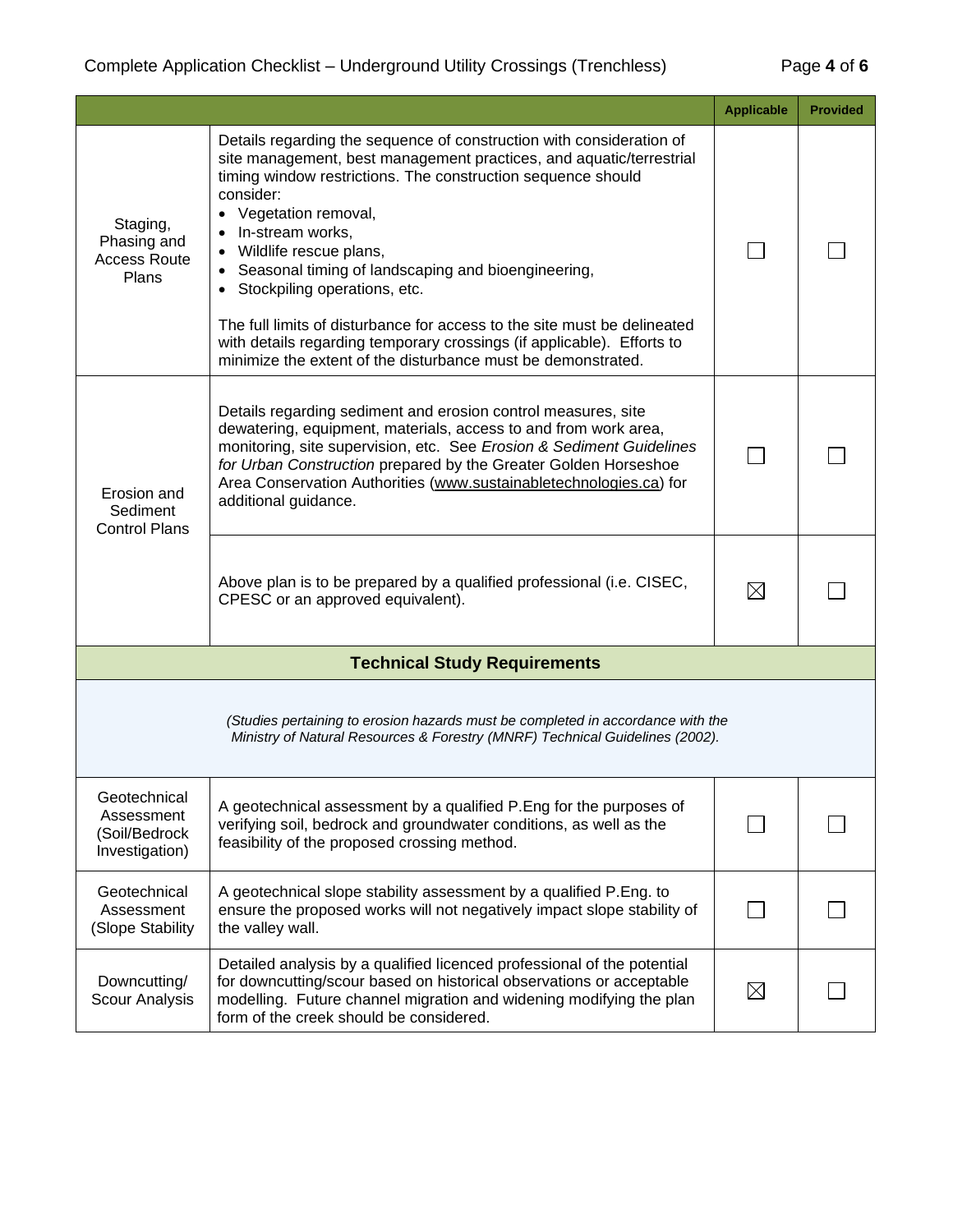## Complete Application Checklist – Underground Utility Crossings (Trenchless) Page **5** of **6**

|                                                                                                                                                                                                                                                                                                                                                                                                                                                                                                                                                                                                                                                                                              |                                                                                                                                                                                                                                                                                                                                                                                                                                                           |                                                                                                                                                                                                | <b>Applicable</b> | <b>Provided</b> |
|----------------------------------------------------------------------------------------------------------------------------------------------------------------------------------------------------------------------------------------------------------------------------------------------------------------------------------------------------------------------------------------------------------------------------------------------------------------------------------------------------------------------------------------------------------------------------------------------------------------------------------------------------------------------------------------------|-----------------------------------------------------------------------------------------------------------------------------------------------------------------------------------------------------------------------------------------------------------------------------------------------------------------------------------------------------------------------------------------------------------------------------------------------------------|------------------------------------------------------------------------------------------------------------------------------------------------------------------------------------------------|-------------------|-----------------|
| Hydrogeological<br>Assessment                                                                                                                                                                                                                                                                                                                                                                                                                                                                                                                                                                                                                                                                | A hydrogeological assessment by a qualified P.Eng. or P.Geo. to study<br>the potential impacts to surface/groundwater interactions related to<br>dewatering and discharge activities. The assessment must provide<br>adaptive management, mitigation and monitoring strategies with<br>considerations for discharge (quality and quantity of water),<br>construction phasing, etc.                                                                        |                                                                                                                                                                                                |                   |                 |
| Hydrologic<br>Evaluation                                                                                                                                                                                                                                                                                                                                                                                                                                                                                                                                                                                                                                                                     | multi-disciplinary approach by Qualified Person(s).                                                                                                                                                                                                                                                                                                                                                                                                       | Assessment of the impact of hydrologic changes to wetlands using a                                                                                                                             |                   |                 |
| Contingency<br>Plans                                                                                                                                                                                                                                                                                                                                                                                                                                                                                                                                                                                                                                                                         |                                                                                                                                                                                                                                                                                                                                                                                                                                                           | Contingency plans for such occurrences as frac-out, loss of water to<br>the creek, etc., outlining how such an event will be prevented and or<br>handled, should it occur during construction. |                   |                 |
| Commissioning<br>Plans                                                                                                                                                                                                                                                                                                                                                                                                                                                                                                                                                                                                                                                                       | Details regarding commissioning of the utility, particularly the flow<br>duration, quality, and location of discharge of any water during this<br>phase.                                                                                                                                                                                                                                                                                                  |                                                                                                                                                                                                |                   |                 |
| <b>Ecological Study</b>                                                                                                                                                                                                                                                                                                                                                                                                                                                                                                                                                                                                                                                                      | An Ecological Study. Reference must be made to Conservation<br>Halton's Guidelines for Ecological Studies, available at:<br>www.conservationhalton.ca.                                                                                                                                                                                                                                                                                                    |                                                                                                                                                                                                | $\blacksquare$    |                 |
| <b>Other Requirements</b>                                                                                                                                                                                                                                                                                                                                                                                                                                                                                                                                                                                                                                                                    |                                                                                                                                                                                                                                                                                                                                                                                                                                                           |                                                                                                                                                                                                |                   |                 |
| On November 25, 2013, amendments to the Canadian Fisheries Act, associated Applications<br>for Authorization (under Paragraph 35(2) (b) of the Fisheries Act Regulations) and Information<br>Requirements Regulations came into force. Depending on the scale of works, as you will be<br><b>Fisheries</b><br>conducting a project in/near water, the proponent has responsibilities under the Fisheries Act<br>Act<br>to ensure serious harm to fish is avoided. Please refer to the Department of Fisheries and<br>Oceans (DFO) website for additional information. Alternatively, questions can be directed to<br>DFO by phone 1 855 852-8320 or email fisheriesprotection@dfo-mpo.gc.ca. |                                                                                                                                                                                                                                                                                                                                                                                                                                                           |                                                                                                                                                                                                |                   |                 |
| Endangered<br>Species                                                                                                                                                                                                                                                                                                                                                                                                                                                                                                                                                                                                                                                                        | Staff are aware that the Ministry of Environment, Conservation and<br>Parks (MECP) may have outstanding concerns with respect to species<br>listed on the Species at Risk in Ontario list as it pertains to the<br>Endangered Species Act (ESA) in the immediate area around this<br>project. Please contact MECP directly to determine what detailed<br>project information will be required to begin the ESA approval process:<br>SAROntario@ontario.ca |                                                                                                                                                                                                | Applicable        |                 |
|                                                                                                                                                                                                                                                                                                                                                                                                                                                                                                                                                                                                                                                                                              |                                                                                                                                                                                                                                                                                                                                                                                                                                                           |                                                                                                                                                                                                |                   |                 |